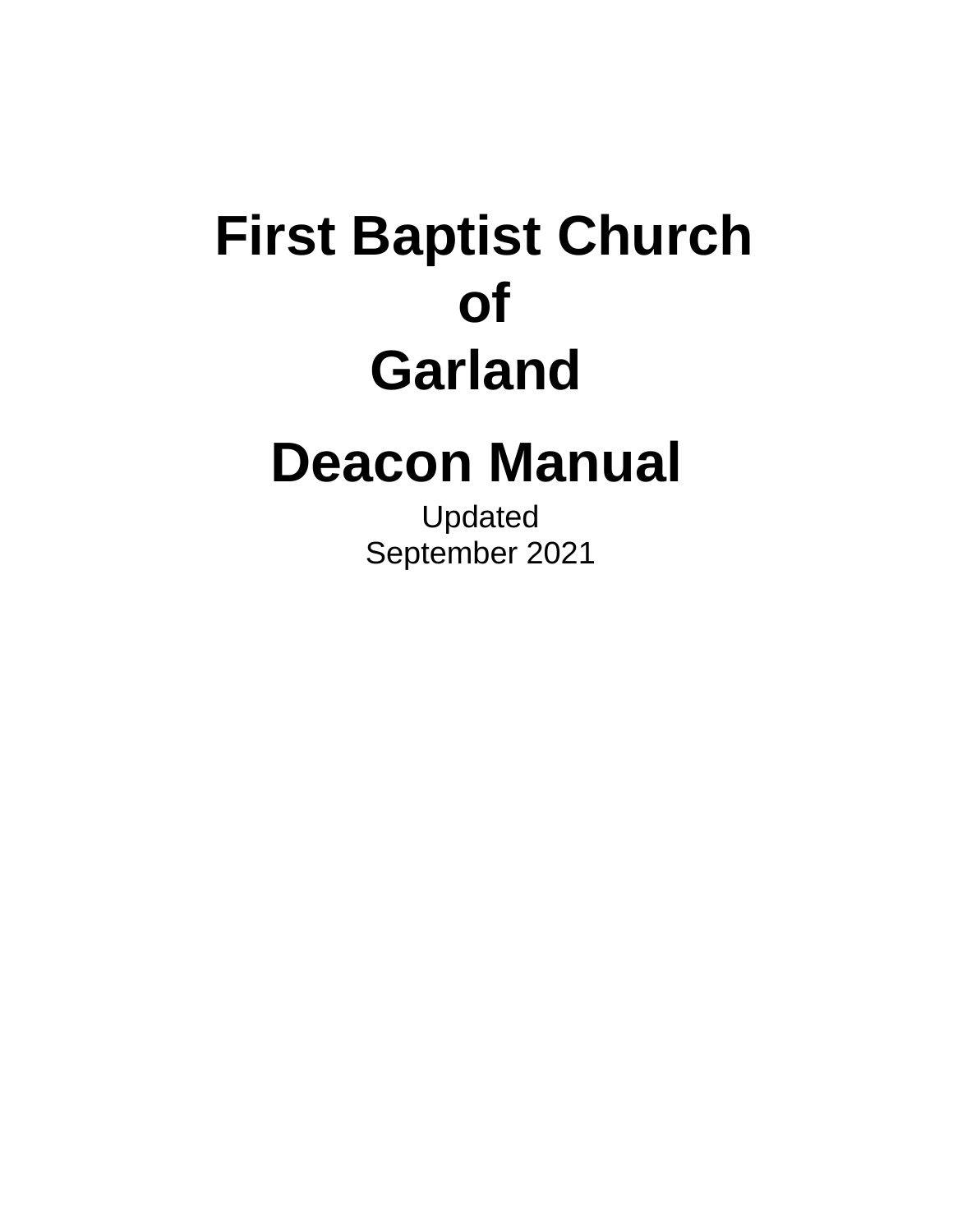## **INTRODUCTION**

The office of a deacon demands a high level of commitment, a mature knowledge of the faith and dedication to fellowship and service. Only those committed to these precepts should pursue this endeavor. I Timothy 3:13 summarizes it best, **"For those who have served well as Deacons obtain for themselves a high standing and great confidence in the faith that is in Christ Jesus."** May your service as deacon be one of the richest and most rewarding of your walk with the Lord.

The church has elected you to the honorable office of a deacon because your life has exhibited the characteristics of faithfulness and loyalty both to the Lord and His church. A deacon must remember, however, that Jesus said, **"The greatest among you shall be your servant."** (Matthew 23:11).

Four passages in the New Testament are commonly cited concerning the office of deacon: Acts 6:1-6, Philippians 1:1, Titus 1:6-9 and I Timothy 3:8-13. The word for deacon in the New Testament originally described a servant who "stirred up dust while waiting on tables." As a deacon, your major attention will be given to serving God under the leadership of the pastor and deacon officers in the practical ministry of the church.

This manual is dedicated to helping you as a deacon to serve faithfully and effectively. It is designed to acquaint you with the Biblical principles related to the office of deacon and the particulars of the deacon ministry of the First Baptist Church of Garland, Texas.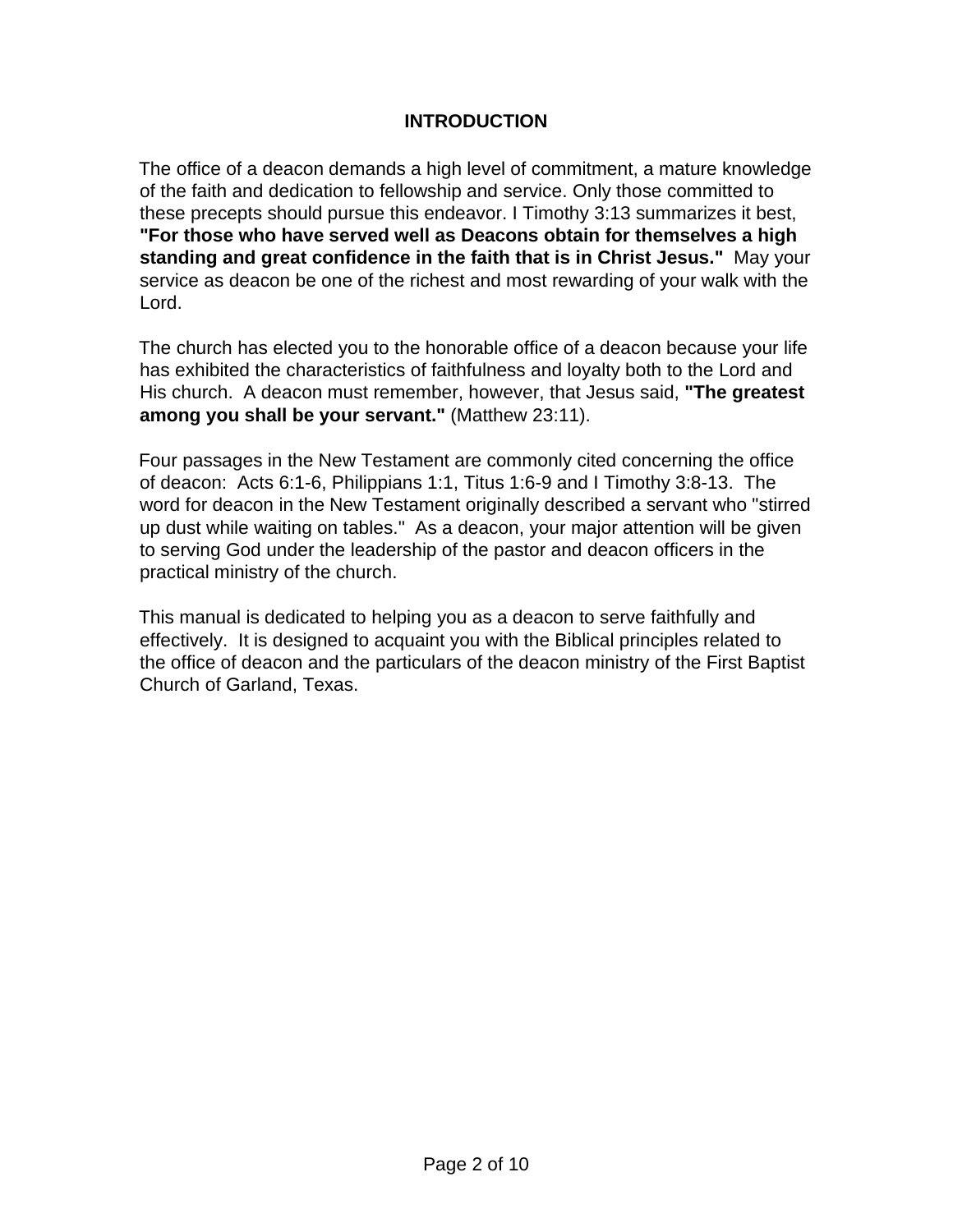# **I. THE BIBLICAL / HISTORICAL BACKGROUND OF A DEACON**

Acts 6:1-6 is the passage often cited for the beginning of the office of deacon in the early Christian church. Though the seven who were chosen were not specifically called "deacons" in the technical sense, they nonetheless functioned as deacons. The office of deacon probably grew out of this experience.

One reason they were chosen was to solve a problem that arose among the church fellowship. **They were called upon to preserve the harmony of the church**. Another reason was to **free the apostles to give full attention to prayer and the ministry of the Word** (verse four).

# **II. BIBLICAL QUALIFICATIONS OF A DEACON**

The **Biblical qualifications** for a deacon are found in Acts 6:1-6, Titus 1:6-9, and in I Timothy 3:8-13.

They are divided into three categories:

# **A. SPIRITUAL QUALIFICATIONS** (ACTS 6:1-6, Titus 1:9)

- 1. Full of the Holy Spirit
- 2. Full of wisdom
- 3. Full of faith

# **B. MORAL QUALIFICATIONS** (I TIMOTHY 3: 8-10, 12-13, Titus 1:6-8)

- 1. Worthy of respect
- 2. Sincere
- 3. Not indulging in much wine
- 4. Not pursuing dishonest gain
- 5. The husband of one wife
- 6. Manages his children and household well

# **C. QUALIFICATIONS FOR THE WIFE OF A DEACON** (I TIMOTHY 3:11)

- 1. Worthy of respect
- 2. Not malicious talker
- 3. Temperate
- 4. Trustworthy in everything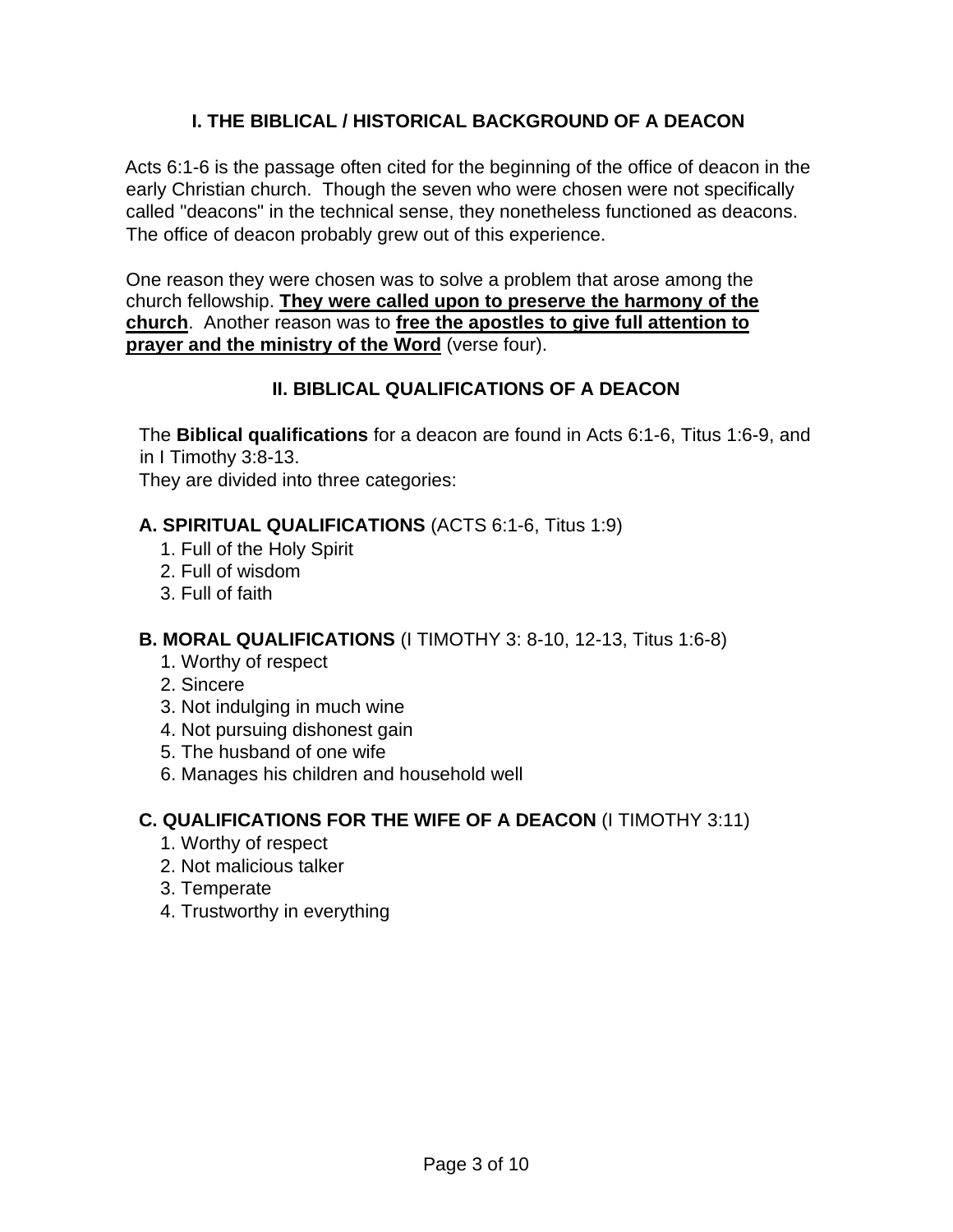# **III. FIRST BAPTIST CHURCH of GARLAND TEXAS QUALIFICATIONS OF A DEACON**

# **A. TITHING**

Faithful tithing is part of being an active church member. The deacon, by example, is expected to be faithful in this role.

# **B. MATURITY**

- 1. Must have been a professing Christian for at least five years
- 2. Must have been a member of First Baptist Church, Garland for at least one year.

# **C. ATTENDANCE**

Maintain faithful attendance in Church Worship and Sunday School.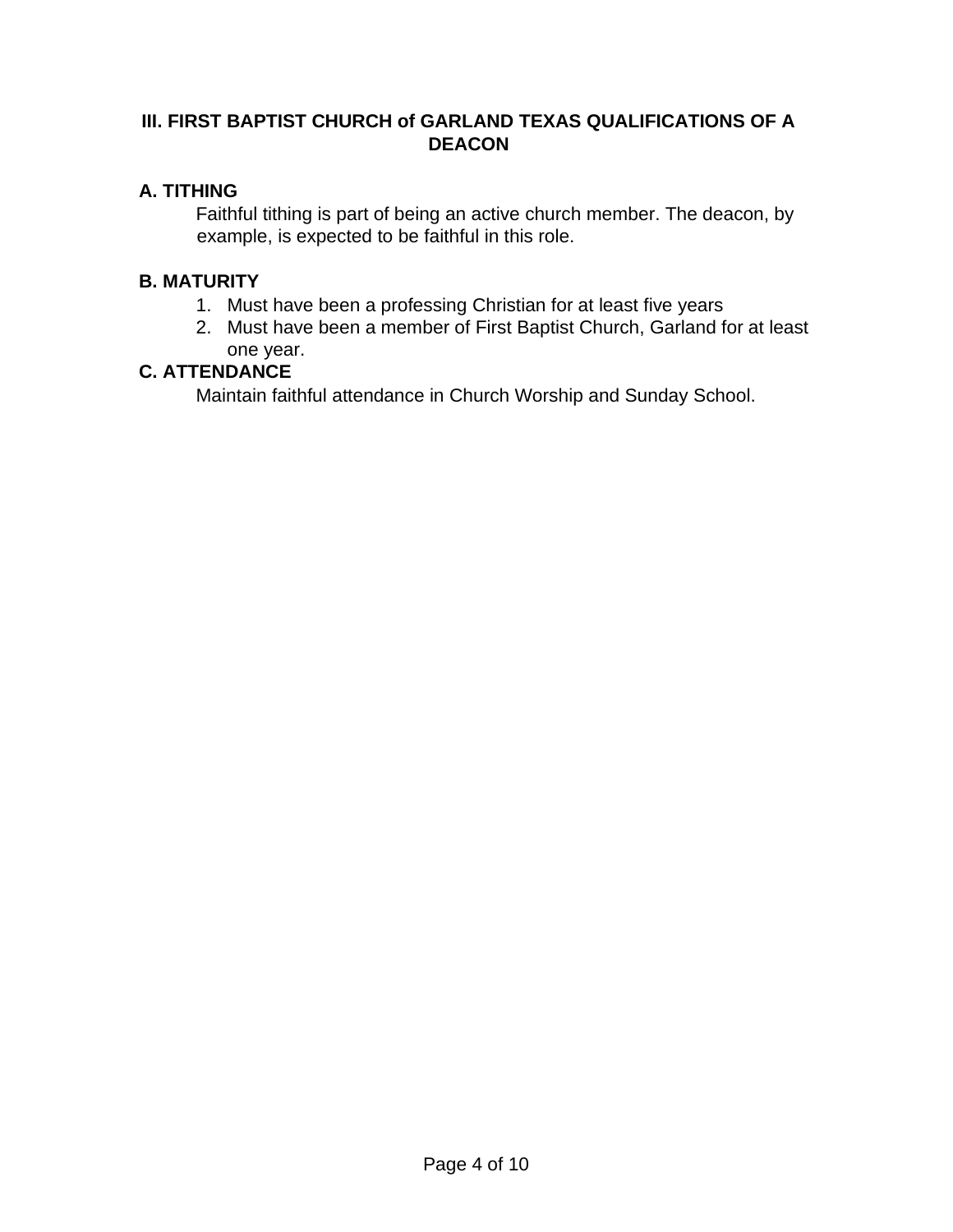# **IV. PROCESS FOR BECOMING AN ORDAINED DEACON**

Deacon Officers shall determine each year if new deacons are needed to support service. Prior to nomination, candidates must have been members of this church for a minimum of one year. The following provisions shall serve as guidelines for nominations for election:

- A. Over a period of two or three Sundays during late summer, Deacon Candidate Ballots will be distributed and collected during church services. Deacon qualifications will be publicized.
- B. The Pastor and Deacon Officers will meet with candidates who are nominated by the church members and express interest in serving as a deacon and exhibit the Biblical qualifications for becoming a Deacon. The Deacon Questionnaire will be given to the candidates at this time.
- C. A Deacon Questionnaire must be filled out and returned to the Pastor's office by the deadline date for one's name to be considered for election and service.
- D. A Deacon Confirmation Committee will be made up of the past three active Deacon Chairmen in the church, plus two appointees of the current Chairman. Appointees will not be current deacon officers and will not chair the committee. The appointees will have been ratified by a majority vote of a quorum of the Deacon body present at a regular meeting of the deacons. The chairman of the committee will be the past Deacon Chairman whose term was earliest. The Deacon Confirmation Committee will review the questionnaires and meet with each candidate individually. Any candidate not recommended by the Deacon Confirmation Committee will not proceed in the process.
- E. After the candidates have met with the Deacon Confirmation Committee and have agreed to serve, their names will be published. Any church member with an objection to a candidate may do so in writing to the deacon chairman. The Pastor or deacon chairman will meet with the candidate privately to review the objection. If necessary, the deacon chairman or pastor will reconvene the Deacon Confirmation Committee to review the objection.
- F. The candidates who are confirmed by the committee and complete orientation will be submitted to the Deacon body for consideration. Candidates who are qualified to serve and who have not been previously ordained as deacons will be presented to the church for ordination.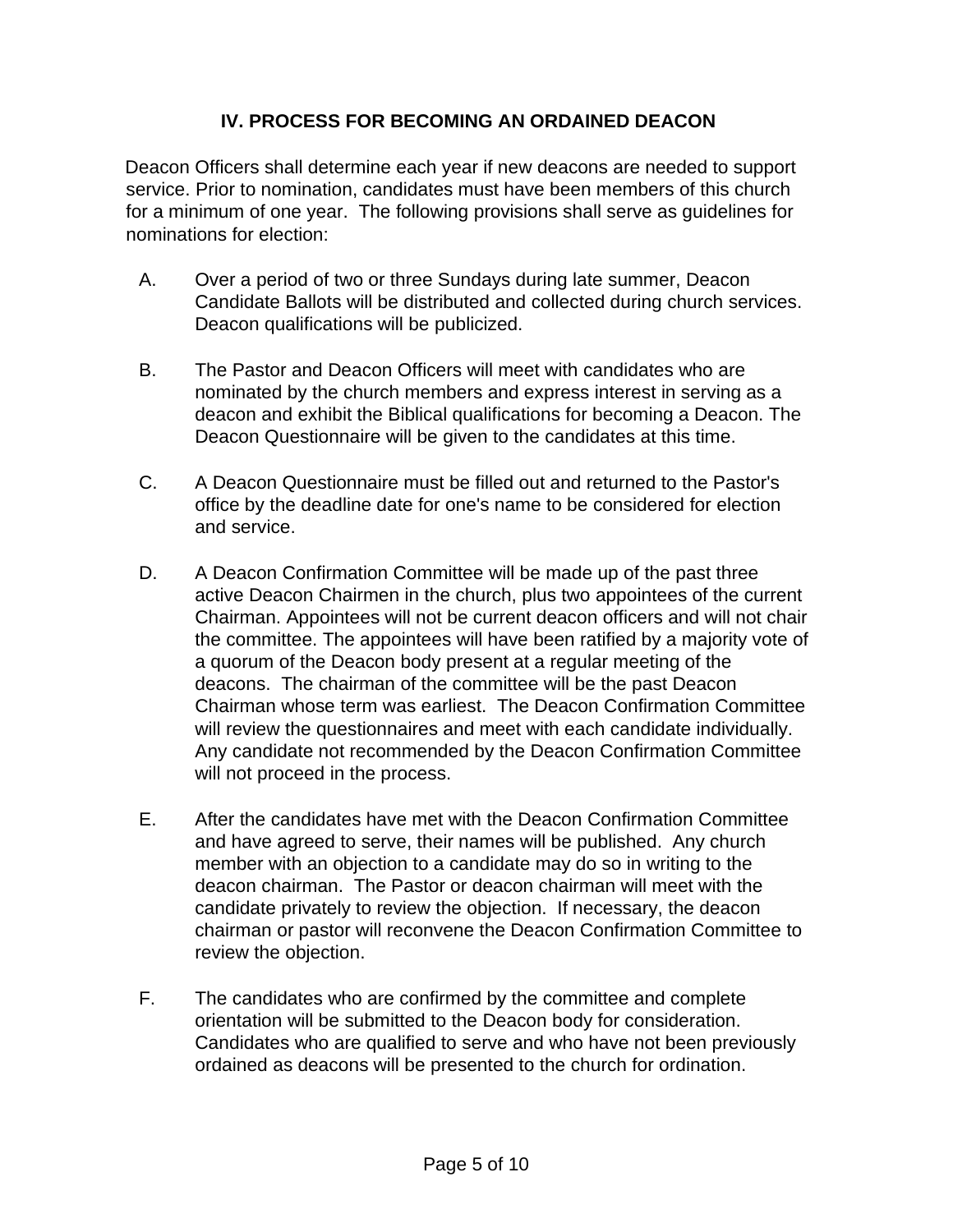# **V. PROCESS FOR BECOMING A DEACON, ALREADY ORDAINED**

If a man who has previously served as a deacon in another church of like faith and order desires to actively serve at First Baptist Church, Garland, he must:

- A. Be a member for at least one year
- B. Notify the Pastor and the deacon officers in writing of his desire for active deacon ministry (or be nominated through nomination process)
- C. Meet with the Pastor and the deacon officers
- D. Complete the Deacon Questionnaire
- E. Attend the Deacon Orientation sessions
- F. Meet with the Deacon Confirmation Committee
- G. Be approved by 2/3 majority of a quorum (50% of active deacons) present at a regular meeting of the deacons.
- H. Service will begin the following January.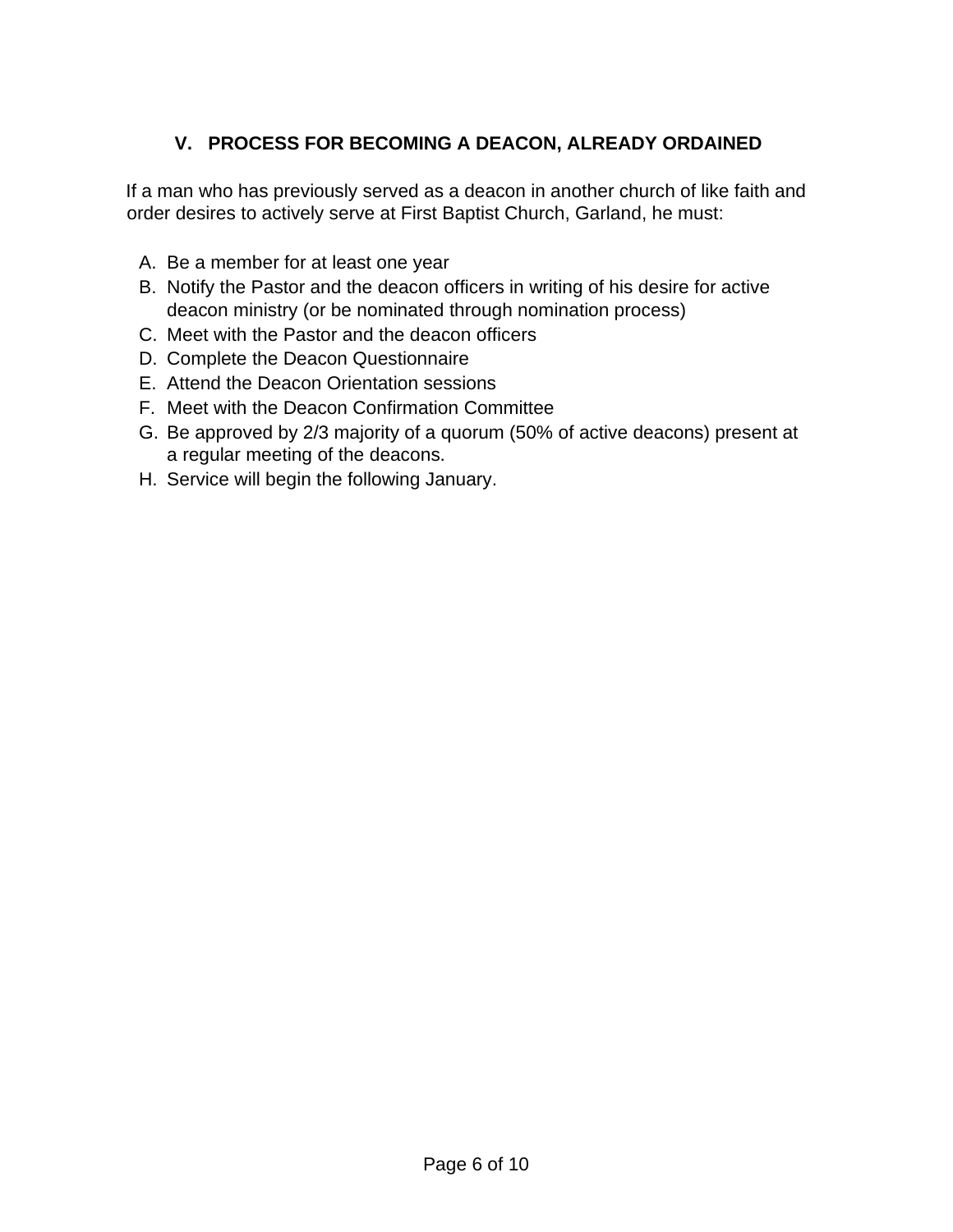# **VI. SERVICE LEVELS OF A DEACON**

#### **A. Active Service**

A deacon shall remain in active status as long as he annually indicates his desire and demonstrates his commitment to serve. We can't minister without our deacons. While there are many competing ministries outside and within the church, the deacon must place his deacon service to the Church as a priority.

Ministry Expectation:

- 1. Attend Deacon Meetings. Please notify the Deacon chairman in advance if you are unable to attend.
- 2. Attend scheduled deacon group meetings. If you cannot attend your group meeting, either:
	- a. Have another deacon substitute for you and you substitute for him on his week to serve.
	- b. Contact one of the deacon officers so that you can be given the necessary information.

In either instance notify the Deacon Vice-Chairman of the above.

- 3. Sunday morning service
	- a. Visitor Contact coordinate with Deacon Vice Chairman to obtain information.
	- b. Service Prayer Time Prayer time in the Bridal Room (located above Avenue D Church foyer) during service.
	- c. Crossing Guard
- 4. Wednesday Night Meal Service. Serving and cleanup of meal. Serve or find substitute.
- 5. Lord's Suppers Sign-up, show-up, serve. Every deacon is encouraged to participate in this ministry service.

Because a deacon has been elected by the church he is accountable to serve in an honorable way. Similarly, the deacon officers were elected to ensure each deacon demonstrates his commitment through active participation in the duties above. The deacon officers will meet with any deacon not showing an active participation. A deacon will be declared inactive if he does not demonstrate an active participation after meeting with the deacon officers.

#### **B. Inactive Service**

If a deacon feels it is necessary to become inactive for a period of time, he may indicate on the annual status form or notify the Deacon Chairman in writing. Deacon privileges are revoked during period of inactive status. If inactive service does not exceed two (2) consecutive years, he can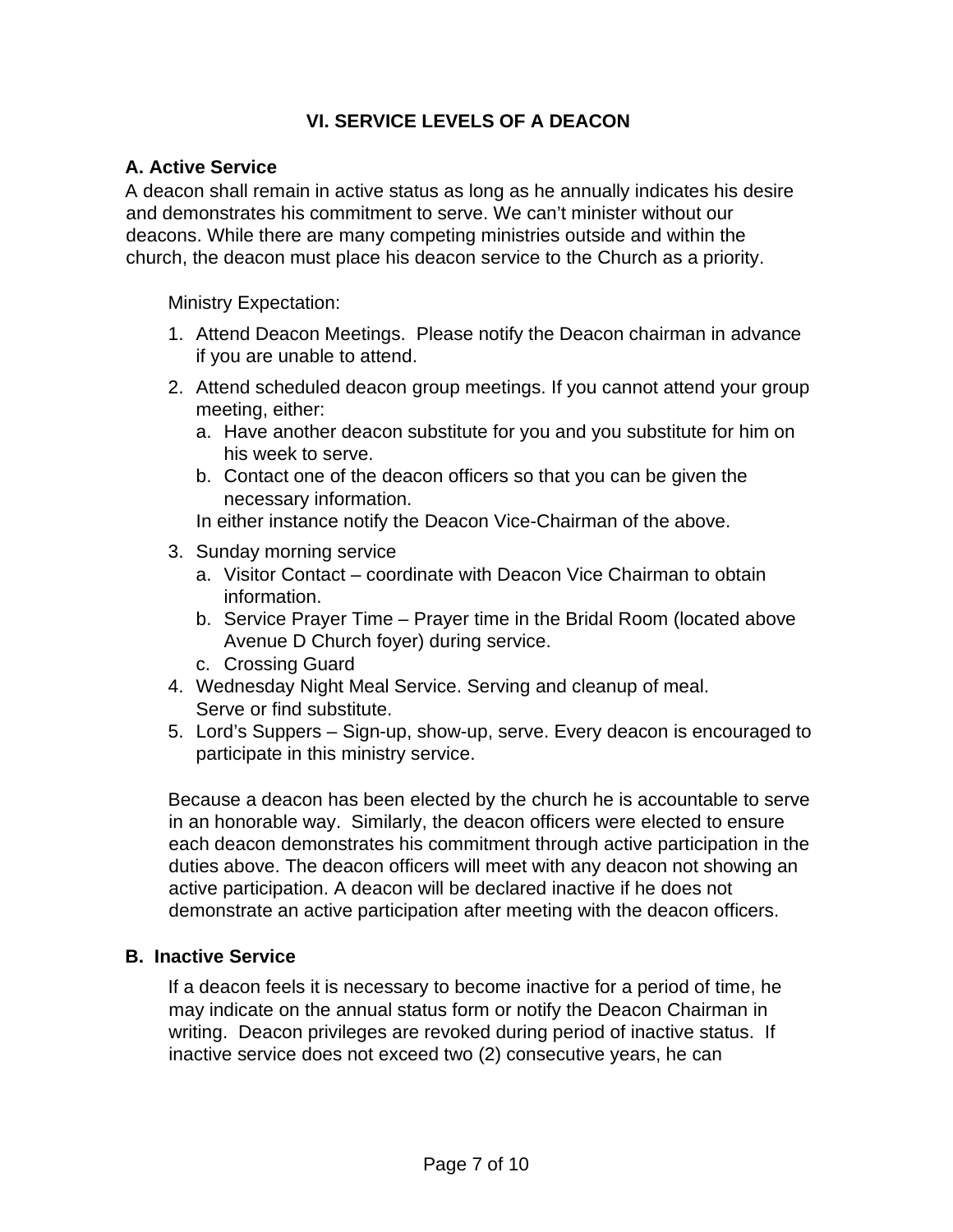reactivate by contacting the Deacon Chairman. If he exceeds two years of inactivity he may seek to become active again by:

- 1. Notifying the Deacon chairman in writing his reason for inactivity and his desire for reactivation
- 2. Meet with the Pastor and deacon officers for an updated orientation
- 3. Meet with the Deacon Confirmation Committee
- 4. Approved by two thirds majority vote of the quorum present at a regular meeting of the deacons.

# **C. Emeritus**

While deacons are encouraged to serve until the Lord calls them to glory, it may become necessary to cease active deacon service when a faithful deacon is unable to continue active deacon duties due to age and/or health restrictions. He may request in writing to the chairman of the deacons to have his status changed to "Deacon Emeritus." This exempts him from regular duties without affecting his participation and voting privileges in deacon meetings. This high honor is only available to those deacons who have faithfully and actively served as a deacon to this church. This status must be approved by two thirds majority vote of the quorum present at a regular meeting of the deacons.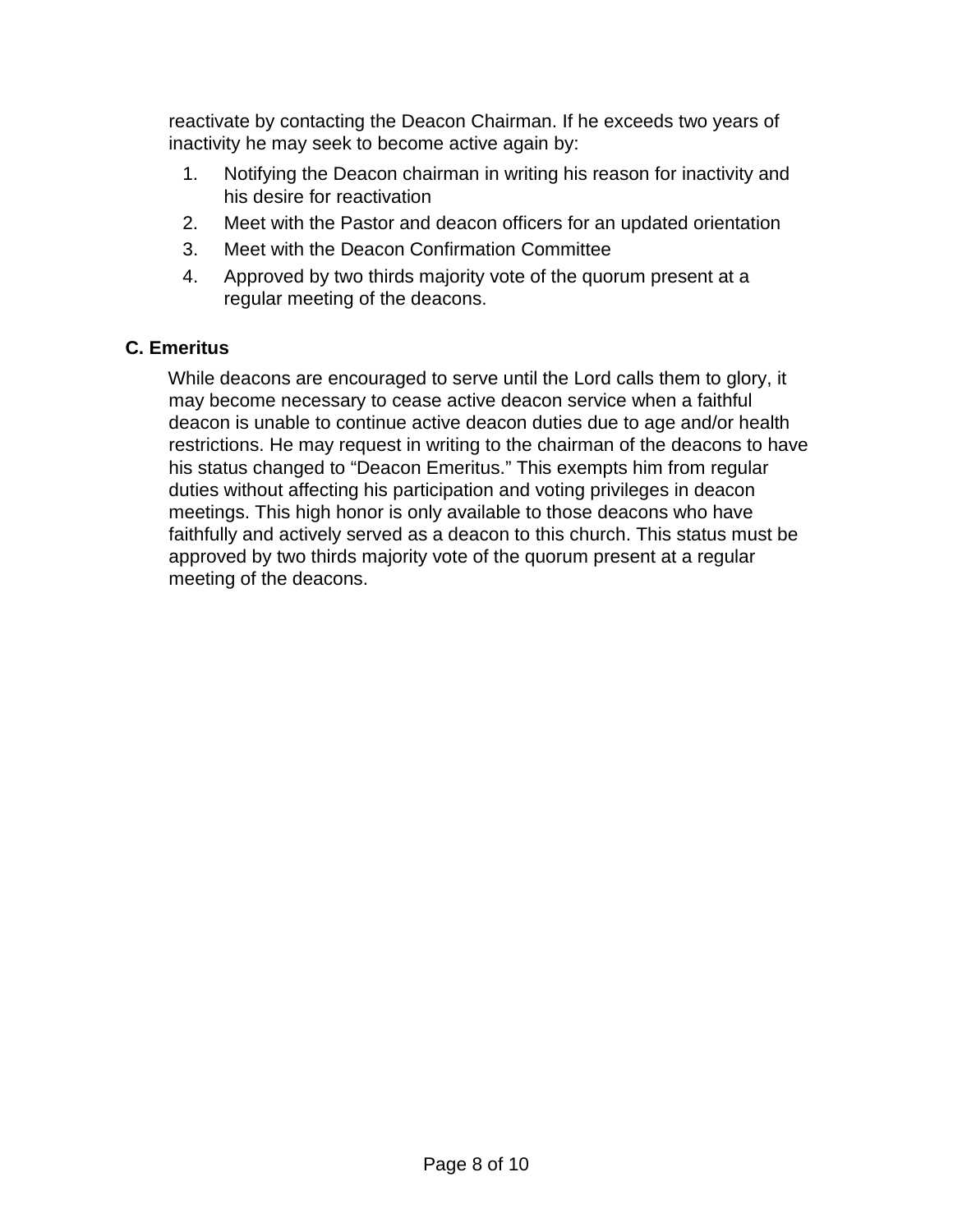# **VII. RELATIONSHIPS OF A DEACON**

Certainly, the deacon's primary relationship is to his Lord. Without that vertical relationship being what it ought to be, the horizontal relationships will be distorted. A deacon should be more concerned about his walk with God than anything. Next in importance is the deacon's knowledge and understanding of his role in relation to his family, pastor, church committees, and the church membership at large.

# **A. Family**

While a deacon's primary relationship is to the Lord the New Testament mentions a deacon's responsibility in relation to his wife and children; therefore, the church feels that a deacon should give his family high priority in his devotion, care and ministry.

# **B. Relation to the Pastor**

- 1. A deacon should serve under the leadership and spiritual direction of the pastor and be loyal to his pastor in prayer support, encouragement and fellowship.
- 2. The **First Baptist Church of Garland** looks to the pastor for giving overall leadership and administration to the church and its ministry. The church therefore expects the deacons to respect the office of pastor and to welcome the unique opportunity to learn from and serve with the pastor. As a deacon functions in the practical ministry of the church, the pastor is freed to give attention to prayer and the ministry of the Word.

# **C. Relation to Committees**

The deacon body gives counsel to, but does not have control of, all committee actions. Nowhere in the New Testament is there even a hint that the deacon body is to function as a board of directors or as administrators of the church's business affairs. Deacons are servants first and last. Out of courtesy, committees report to the deacon body concerning actions or recommendations for information and feedback. The deacon body may indicate support or give counsel, but not instruct committees as to what they can or cannot propose to the church for official action.

# **D. Relationship to the Church Membership at Large**

The deacons are to be active in ministry to the church family, and to promote peace, harmony and a spirit of cooperation and unity among the membership. The deacons are a servant body to this church.